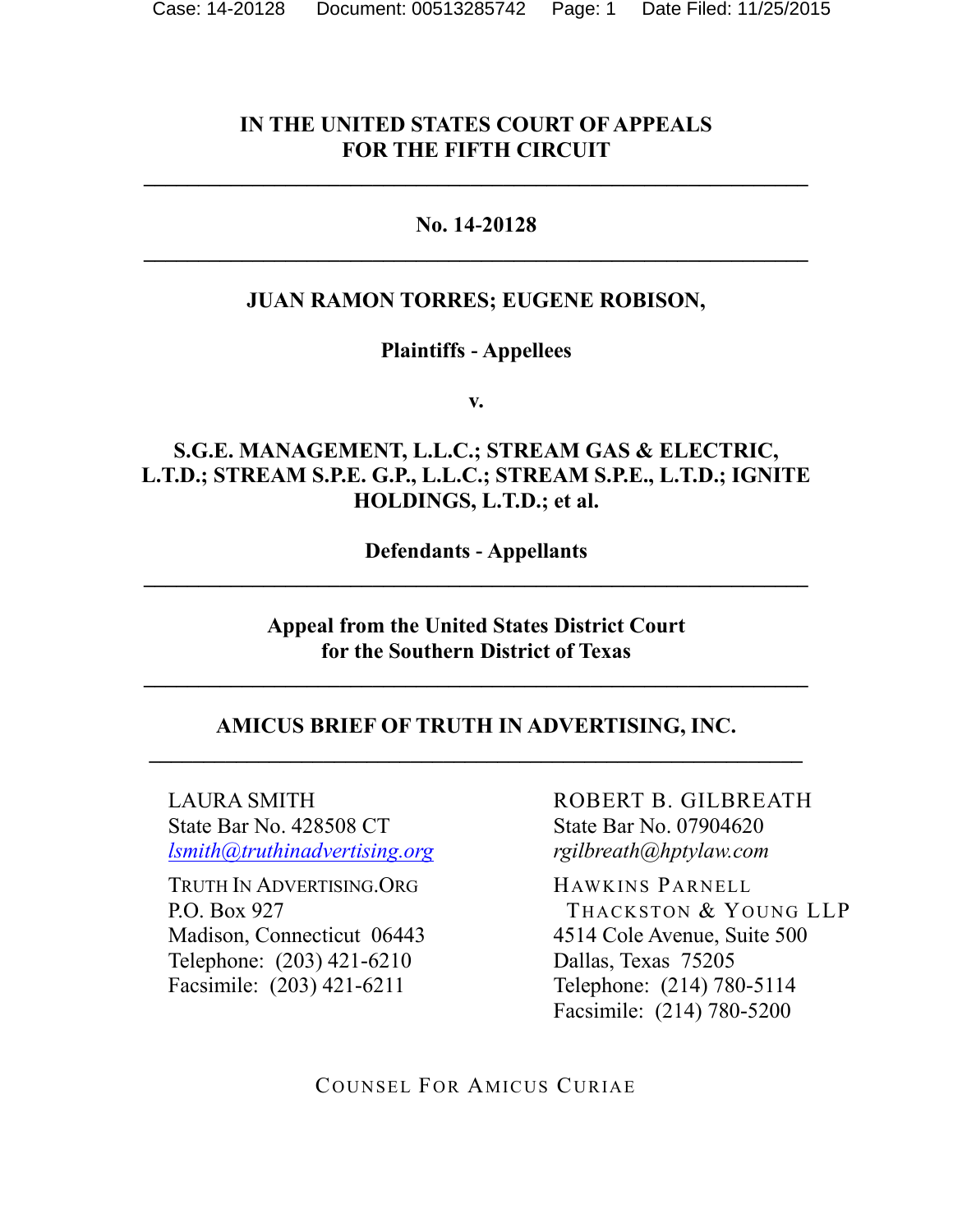# **TABLE OF CONTENTS**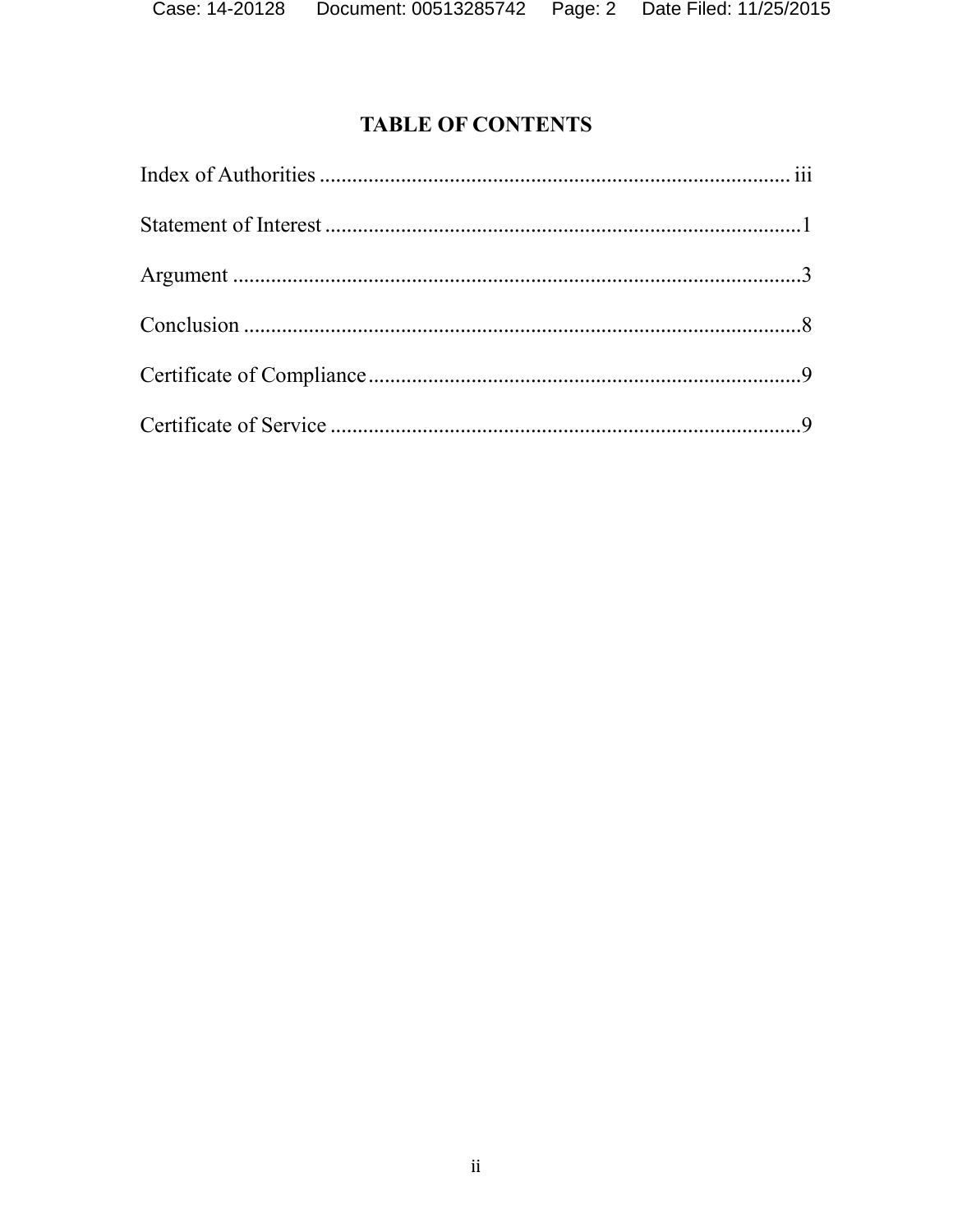# **INDEX OF AUTHORITIES**

#### **Cases**

| Aronberg v. Fed. Trade. Comm.,                                                                                        |  |
|-----------------------------------------------------------------------------------------------------------------------|--|
| <i>Bostick v. Herbalife Internat'l of Am., Inc.,</i>                                                                  |  |
| Fed. Trade Comm. v. Sterling Drug, Inc.,                                                                              |  |
| <i>Fryev. Taylor,</i>                                                                                                 |  |
| Pizza Hut, Inc. v. Papa John's Int'l, Inc.,                                                                           |  |
| Sec. Exch. Comm. v. Int'l Loan Network, Inc.,                                                                         |  |
| Sec. Exch. Comm. v. Glenn W. Turner Enters., Inc.,<br>348 F. Supp. 766 (D. Ore. 1972), <i>aff'd</i> 474 F.2d 476 (9th |  |
| Sec. Exch. Comm. v. Koscot,                                                                                           |  |
| Sec. Exch. Comm. v. Koscot,                                                                                           |  |
| Sec. Exch. Comm. v. Variable Annuity Life Ins. Co. of Am.,                                                            |  |
| <i>Webster v. Omnitrition Int'l, Inc.,</i>                                                                            |  |
| <b>Other Authorities</b>                                                                                              |  |
|                                                                                                                       |  |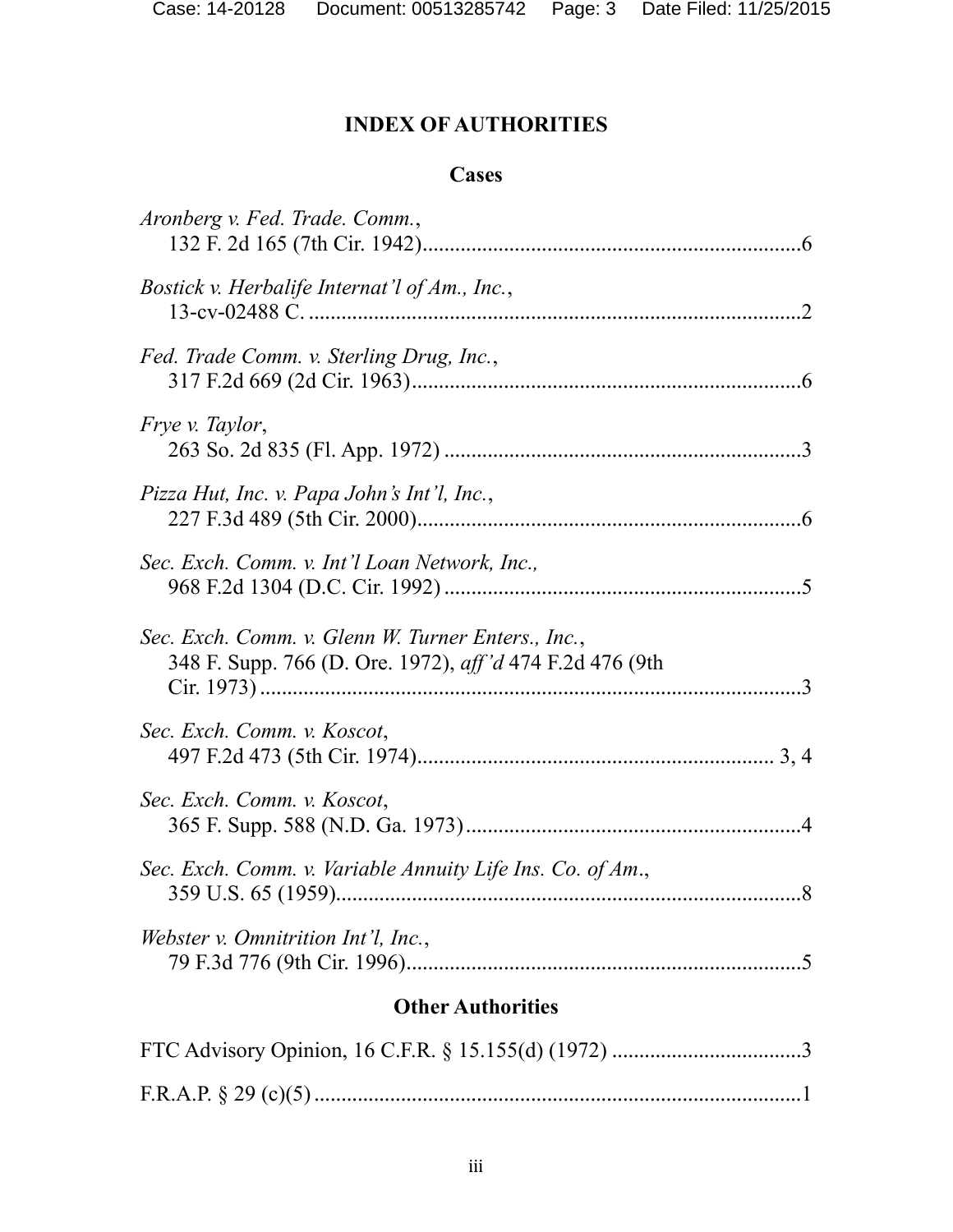### **STATEMENT OF INTEREST<sup>1</sup>**

Truth in Advertising, Inc. (TINA.org) is a  $501(c)(3)$  nonprofit, nonpartisan organization whose mission is to protect consumers nationwide through the prevention of false and deceptive marketing. To further its mission, TI-NA.org investigates deceptive marketing practices and advocates before federal and state government agencies, as well as courts.

With respect to pyramid schemes in particular, TINA.org has filed several complaints with the Federal Trade Commission regarding such deceptive marketing ventures. Recently, TINA.org's efforts in this regard prompted the FTC to file suit for a permanent injunction against an Arizonabased pyramid scheme, a case in which TINA.org worked with the Commission, providing it with its investigation findings, as well as testimony at the preliminary injunction hearing in the District Court of Arizona. *See* FTC Acts to Halt Vemma as Alleged Pyramid Scheme, Press Release (Aug. 26, 2015), [https://www.ftc.gov/news-events/press-releases/2015/08/ftc-acts-halt](https://www.ftc.gov/news-events/press-releases/2015/08/ftc-acts-halt-vemma-alleged-pyramid-scheme)[vemma-alleged-pyramid-scheme.](https://www.ftc.gov/news-events/press-releases/2015/08/ftc-acts-halt-vemma-alleged-pyramid-scheme)

TINA.org has also conducted informational congressional briefings in Washington, D.C. regarding pyramid schemes, $<sup>2</sup>$  has exposed several such</sup>

 $\overline{a}$ 

<sup>&</sup>lt;sup>1</sup> All parties have consented to TINA.org participating as amicus curiae. Pursuant to F.R.A.P. § 29(c)(5), TINA.org states that its brief was not authored in whole or in part by either party or its counsel, and that no person other than TINA.org, its members, or its counsel contributed any money that was intended to fund the preparation and submission of this brief.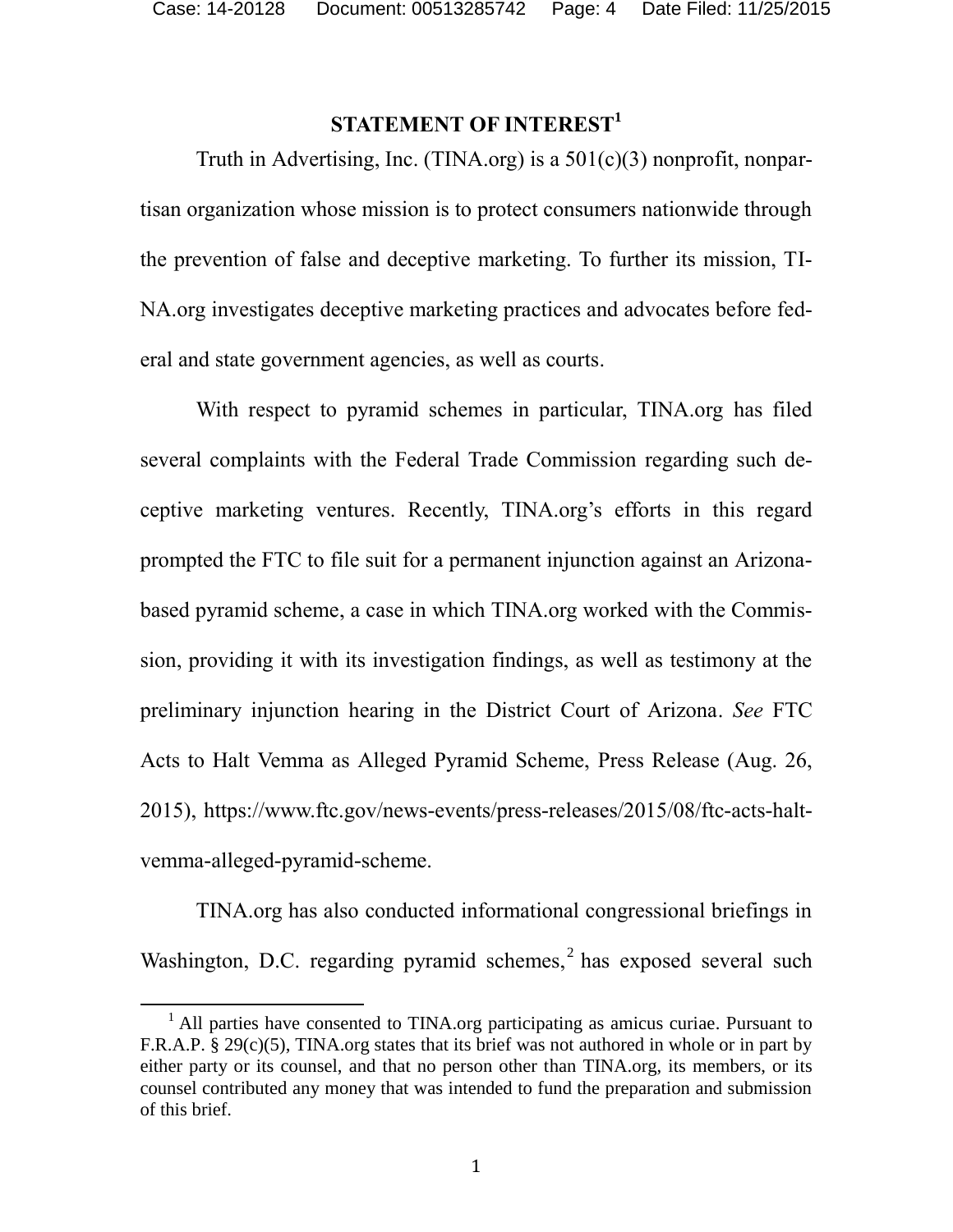schemes through its investigative reporting, and has become a source for consumers nationwide to both educate themselves about and submit complaints regarding pyramid schemes. *See Not Your Grandma's Tupperware: MLMs vs. Pyramid Schemes* (Mar. 31, 2015), https://www.

[truthinadvertising.org/not-your-grandmas-tupperware-mlms-vs-pyramid](https://www.truthinadvertising.org/not-your-grandmas-tupperware-mlms-vs-pyramid-schemes/)[schemes/;](https://www.truthinadvertising.org/not-your-grandmas-tupperware-mlms-vs-pyramid-schemes/) TINA.org's pyramid scheme publications, [https://www.truthinadv](https://www.truthinadv/) ertisin[g.org/?s=pyramid+](https://www.truthinadvertising.org/?s=pyramid)scheme.<sup>3</sup>

In short, TINA.org has a unique expertise in the area of pyramid schemes, the marketing used by such companies, and the impact such businesses have on consumers, all of which will assist this Court in better understanding the nature of the business at issue in this case. Furthermore, TI-NA.org, whose primary mission is to empower and protect consumers from false and deceptive marketing, has a strong interest in how consumers who are the alleged victims of pyramid schemes can seek restitution for their losses.

 $\overline{a}$ 

 $2$  TINA.org's executive director presented along with Peter Vander Nat, Ph.D., former senior economist at the FTC, and William Keep, Ph.D., Dean of the School of Business at The College of New Jersey, both pyramid scheme experts who have co-written two seminal works analyzing the MLM industry.

<span id="page-4-0"></span> $3$  In addition to these efforts, when Herbalife, the high profile multi-level marketing company alleged to be operating a pyramid scheme, reached a settlement agreement in the class-action lawsuit filed against it in the Central District of California, TINA.org filed a brief as *amicus curiae* opposing the terms of the settlement reached between the parties on the basis that the agreement was unfair to class members. *See Bostick v. Herbalife Internat'l of Am., Inc.,* 13-cv-02488 C.D. Cal., Doc. 114, [https://www.truthinadvertising.org/wp-content/uploads/2015/03/Herbalife-amicus.pdf.](https://www.truthinadvertising.org/wp-content/uploads/2015/03/Herbalife-amicus.pdf)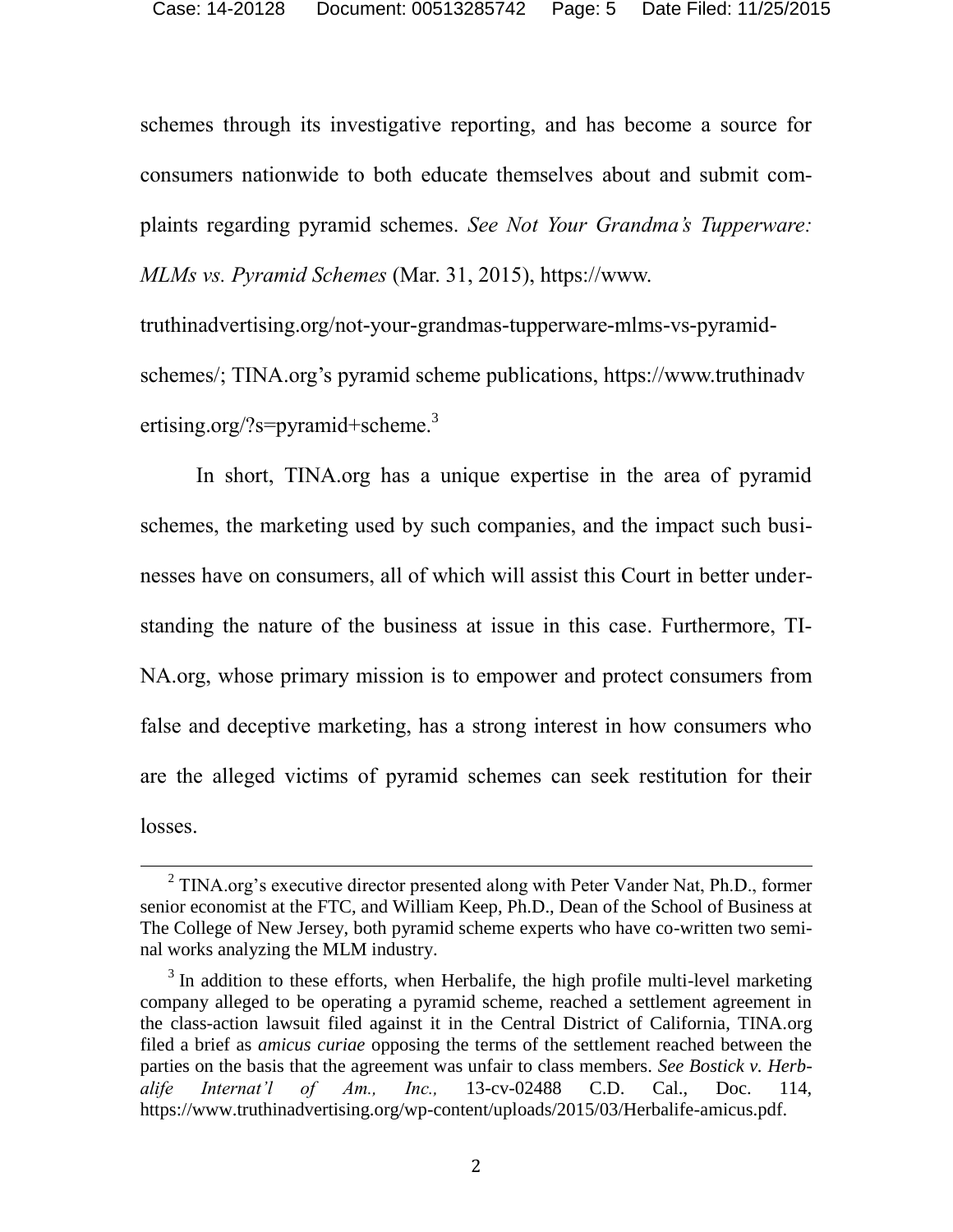#### <span id="page-5-0"></span>**ARGUMENT**

Pyramid schemes are ingenious frauds whose survival depends upon a combination of operative simplicity, financial complexity, and the basic human desire to make money. "It is a lesson in psychological motivation and character study the likes of which would bring an envious smile on the face of P.T. Barnum." *Frye v. Taylor*, 263 So. 2d 835, 837 (Fl. App. 1972). And because pyramid schemes capitalize on "blinding potential prospects to the realities of the scheme," they present an inherent danger to investors, business competitors, and the general public alike. *Sec. Exch. Comm. v. Glenn W. Turner Enters., Inc.,* 348 F. Supp. 766, 771-72 (D. Ore. 1972), *aff'd* 474 F.2d 476 (9th Cir. 1973).

<span id="page-5-1"></span>The FTC recognized over 40 years ago that:

<span id="page-5-2"></span>the marketing plan [of pyramid schemes] is not primarily designed as an offer to knowledgeable businessmen competent to weigh and evaluate commercial risks. It is designed, rather, to appeal to uninformed members of the general public, unaware of and unadvised of the true nature of the risks run – persons with limited capital who are led to part with that capital by promises and hopes that are seldom, if ever, fulfilled.

<span id="page-5-3"></span>FTC Advisory Opinion, 16 C.F.R. § 15.155(d) (1972); *see also Sec. Exch. Comm. v. Koscot,* 497 F.2d 473, 475 n. 4 (5th Cir. 1974) ("Poor, unwary persons have been induced by high-pressure sales tactics to part with their money, and very few have harvested the large returns they were led to believe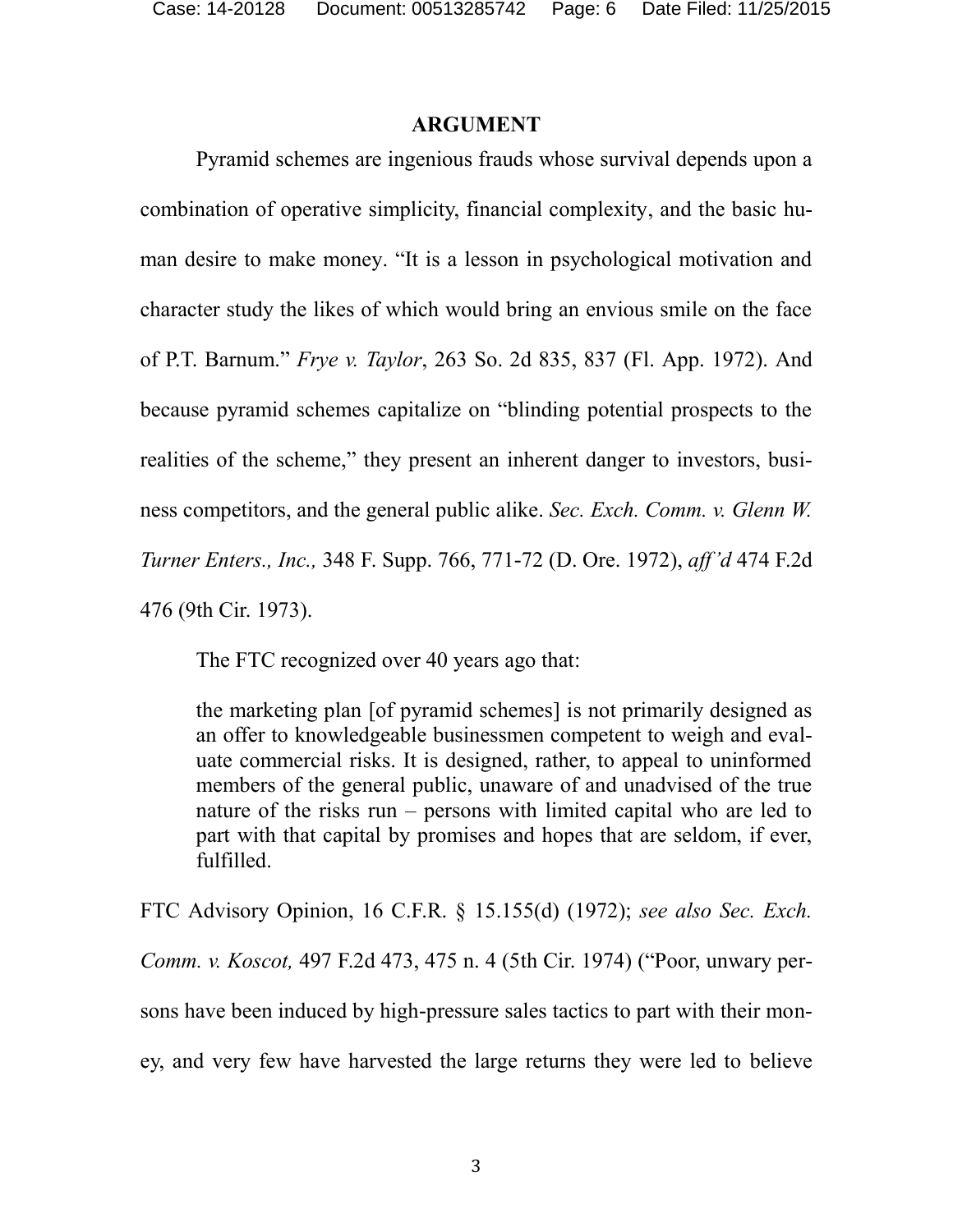were common for those participating in the program." (quoting *Sec. Exch. Comm. v. Koscot,* 365 F. Supp. 588, 590 (N.D. Ga. 1973)) (internal quotation marks omitted).

<span id="page-6-1"></span><span id="page-6-0"></span>By making false, misleading, and deceptive representations regarding the commercial feasibility of these schemes for all participants, including the path of success followed by those promoted as examples, such illegal operations coax thousands of consumers to part with funds for an expected return on investment that is likely never to materialize. *See Koscot*, 497 F.2d at 475 (a pyramid scheme "thrives by enticing prospective investors to participate in its enterprise, holding out as a lure the expectation of galactic profits. All too often, the beguiled investors are disappointed by paltry returns.") This is so because pyramid schemes have the inherent instability of structures destined to fail. The entire marketing program of pyramid schemes is a fraud because it contemplates a virtually endless recruiting of participants in which later purchasers necessarily must lose their investments, to the benefit of those who joined earlier, as the supply of new participants shrinks exponentially. *See Webster v. Omnitrition Int'l, Inc.,* 79 F.3d 776, 781 (9th Cir. 1996) (citing *Sec. Exch. Comm. v. Int'l Loan Network, Inc*., 968 F.2d 1304, 1309 (D.C. Cir. 1992)). The promotional practices are as undesirable as the very structure of these schemes.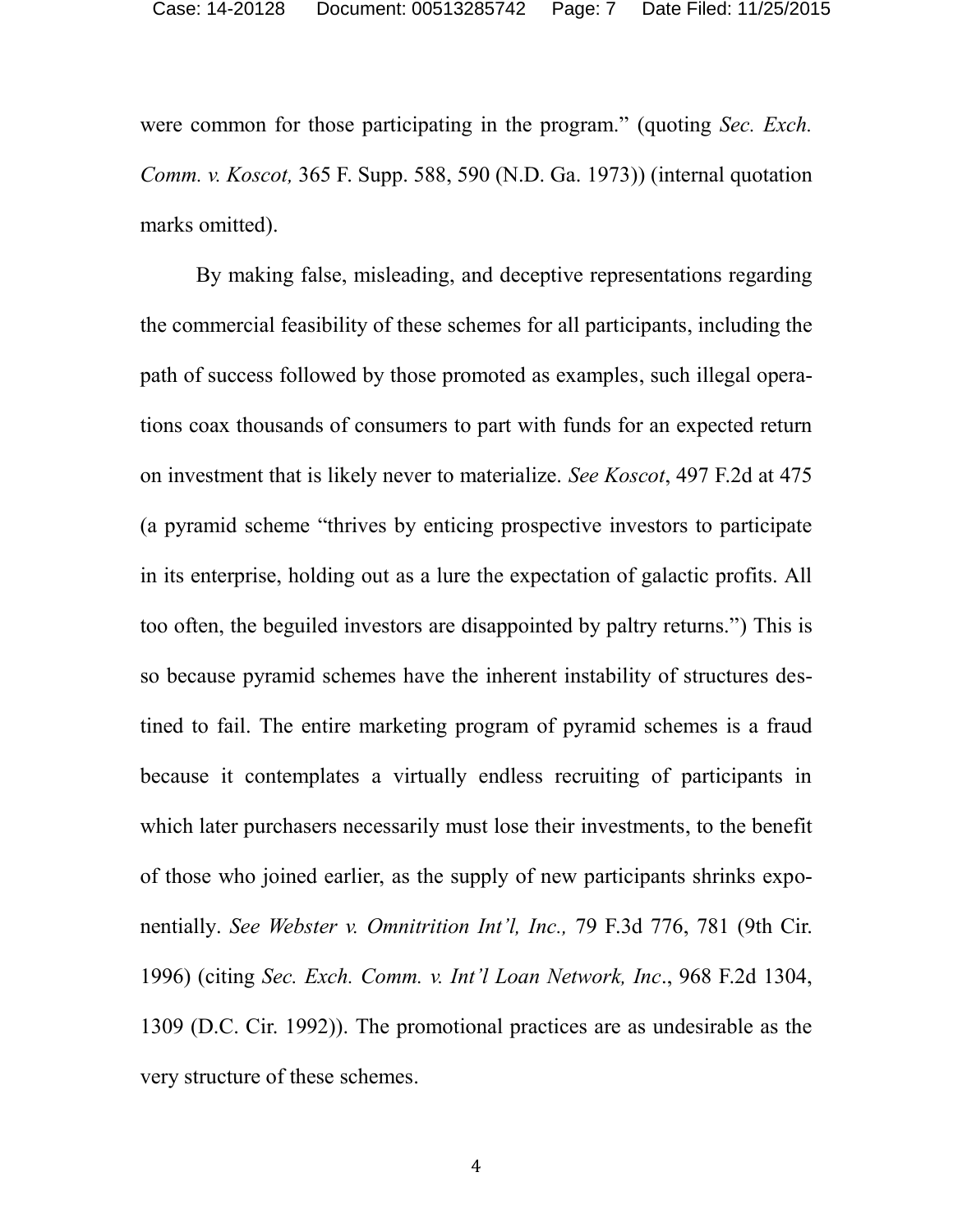The economic inducement held out to all prospects that they will make money is a common thread that runs through all illegal pyramid schemes. The requisite commonality is the fact that the fortunes of all investors are inextricably tied to the efficacy of the recruitment process consummating in endless investments. *See Koscot*, 497 F.2d at 478 ("The critical factor is not the similitude or coincidence of investor input, but rather the uniformity of impact of the promoter's efforts."). The effect is substantial injury to investors, the public, and legitimate competitors.

In this case, wholly ignoring the corporate defendants' stable and continuous representations that Ignite is a legitimate organization, the Court seized upon fragments of random distributor marketing pitches to conclude that schemes in which investors hear the phrase "pyramid scheme" in sum or substance are necessarily excluded from the reach of The Racketeer Influenced and Corrupt Organizations (RICO) Act in the class-action context because "reliance cannot be inferred merely because a business is alleged to be a pyramid scheme, particularly when the record in this case suggests that investors were told that it was a pyramid scheme." Op. 16.

This holding, however, is premised upon faulty principles of basic advertising law. First, in determining what a reasonable consumer takes away from a marketing pitch,

5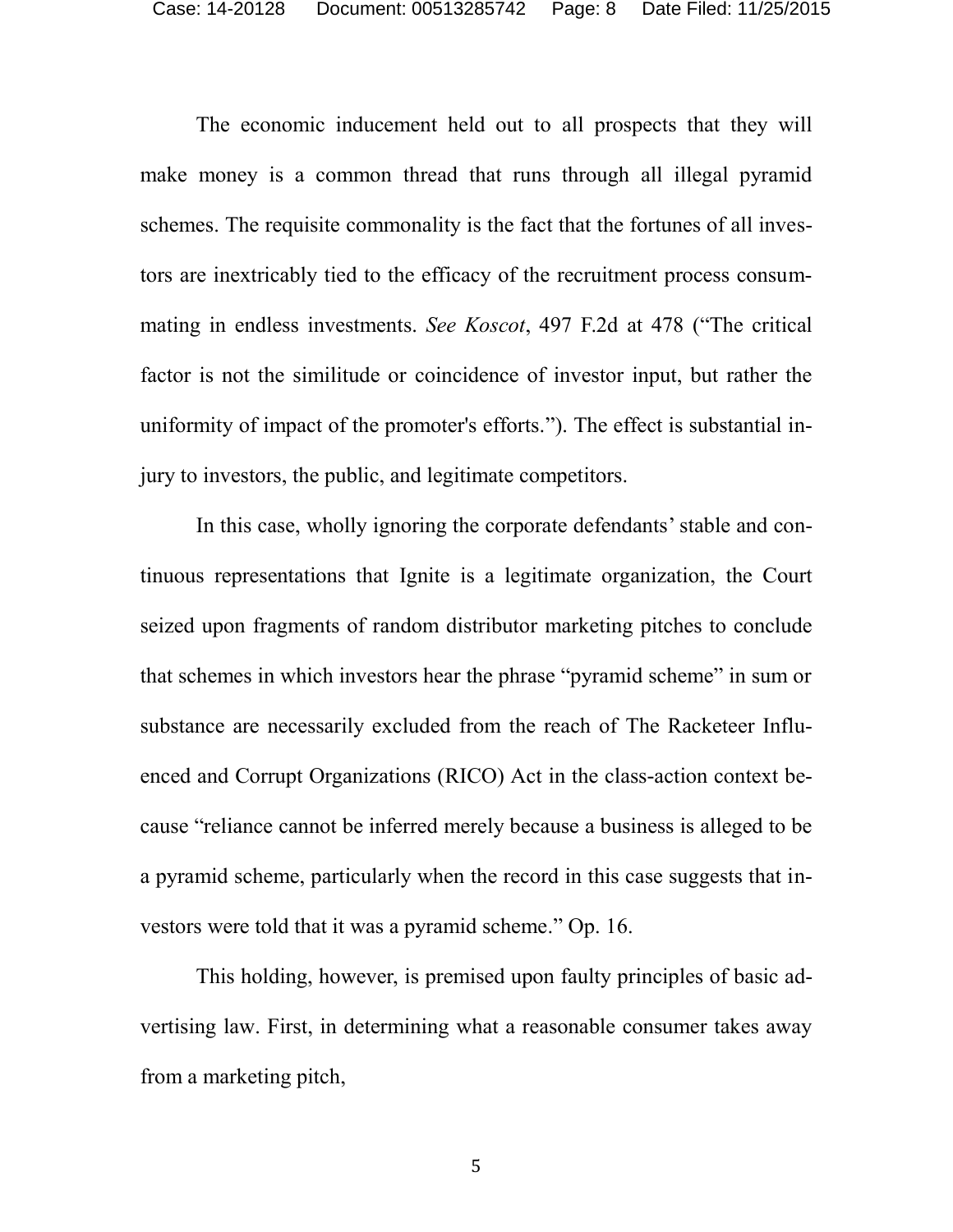$[i]$ t is  $\ldots$  necessary  $\ldots$  to consider the advertisement in its entirety and not to engage in disputatious dissection. The entire mosaic should be viewed rather than each tile separately. "The buying public does not ordinarily carefully study or weigh each word in an advertisement. The ultimate impression upon the mind of the reader arises from the sum total of not only what is said but also of all that is reasonably implied."

<span id="page-8-1"></span><span id="page-8-0"></span>*Fed. Trade Comm. v. Sterling Drug, Inc.,* 317 F.2d 669, 674 (2d Cir. 1963) (quoting, in part, *Aronberg v. Fed. Trade. Comm.,* 132 F. 2d 165, 167 (7th Cir. 1942); *see also* FTC Policy Statement on Deception, [https://www.ftc.gov/public-statements/1983/10/ftc-policy-statement-](https://www.ftc.gov/public-statements/1983/10/ftc-policy-statement-deception)

<span id="page-8-2"></span>[deception](https://www.ftc.gov/public-statements/1983/10/ftc-policy-statement-deception) ("[I]n advertising the Commission will examine 'the entire mosaic, rather than each tile separately.'"); *Pizza Hut, Inc. v. Papa John's Int'l, Inc.*, 227 F.3d 489, 502 (5th Cir. 2000). Here, the majority did just the opposite – it completely ignored the uniform representations of the defendants (*i.e.,* this is a legitimate organization) and instead selectively chose fragments of marketing pitches to conclude that rational investors may chose to participate in a pyramid scheme.

Second, a distributor's disclosure of the pyramid scheme (even if true) cannot be used as cover for a defendant's deceptive scheme. That is to say, as a matter of advertising law, it is ineffective for organizations to make a false claim (*i.e.,* "we are a legitimate company") and then post a disclosure saying just the opposite (*i.e.,* "we are a pyramid scheme."). As the FTC has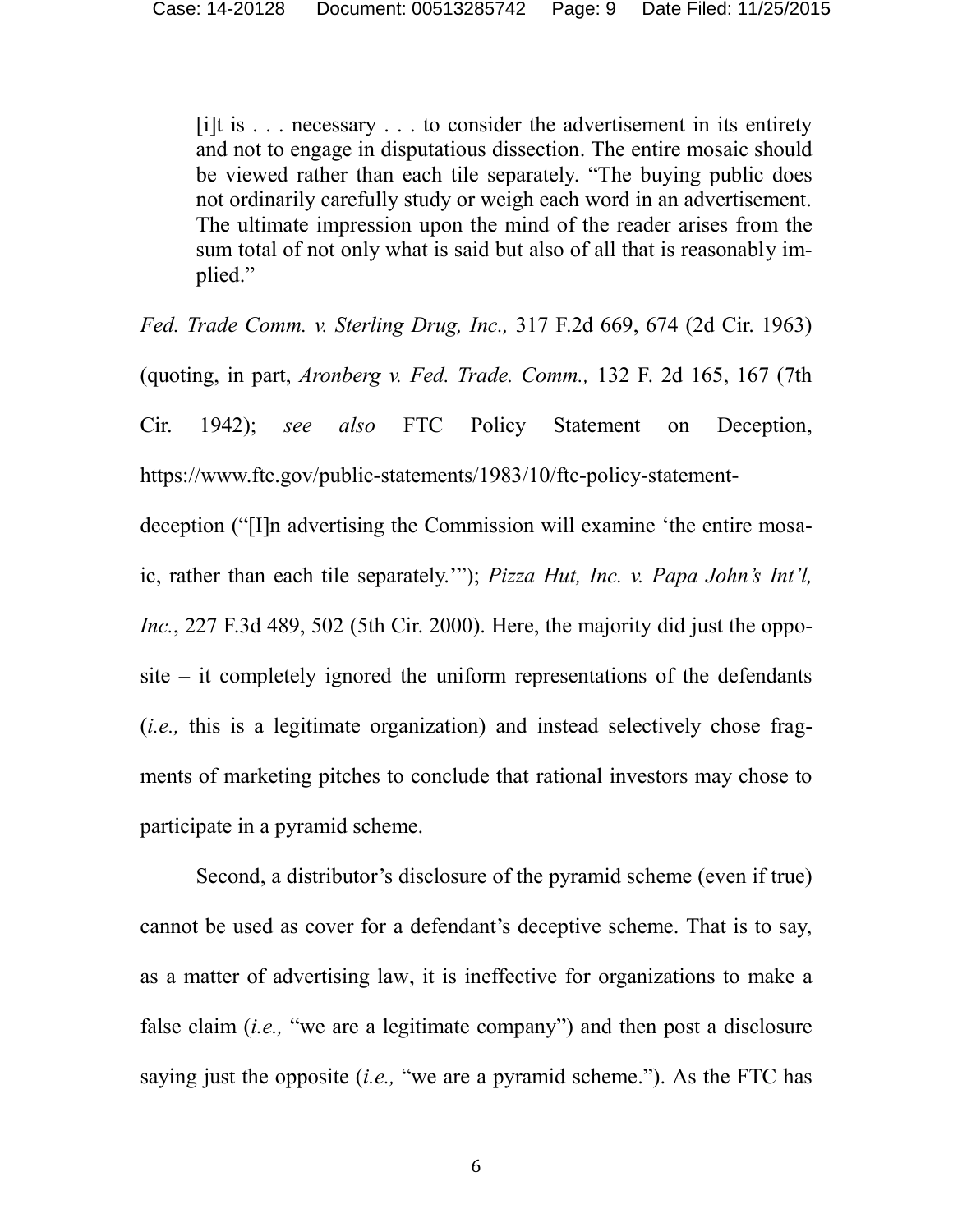explained, "[a] disclosure can only qualify or limit a claim to avoid a misleading impression. It cannot cure a false claim. If a disclosure provides information that contradicts a material claim, the disclosure will not be sufficient to prevent the ad from being deceptive." *See* FTC's .com Disclosures: How to Make Effective Disclosures in Digital Advertising,

https://www.ftc.gov/system/files/documents/plain-language/bus41-dot-comdisclosures-information-about-online-advertising.pdf.

These observations militate against the conclusion that reliance can be thwarted by selective statements of random distributors. Indeed, cases such as this one require a functional approach grounded in economic realities in order to satisfy the remedial purposes of the RICO Act. *See* Report of the Comm. on the Judiciary U.S. Senate 91-617, available at [https://bulk.resourc](https://bulk.resourc/) e.org/gao.gov/91-452/00004DB8.pdf ("The Congress finds that . . . organized crime activities in the United States weaken the stability of the Nation's economic system, harm innocent investors and competing organizations, interfere with free competition, seriously burden interstate and foreign commerce, threaten domestic security, and undermine the general welfare of the Nation and its citizens…"). The public policy of affording broad protection against fraud should not be circumvented by an unrealistic reliance test. As Justice Brennan pointed out, "one must apply a test in terms of the pur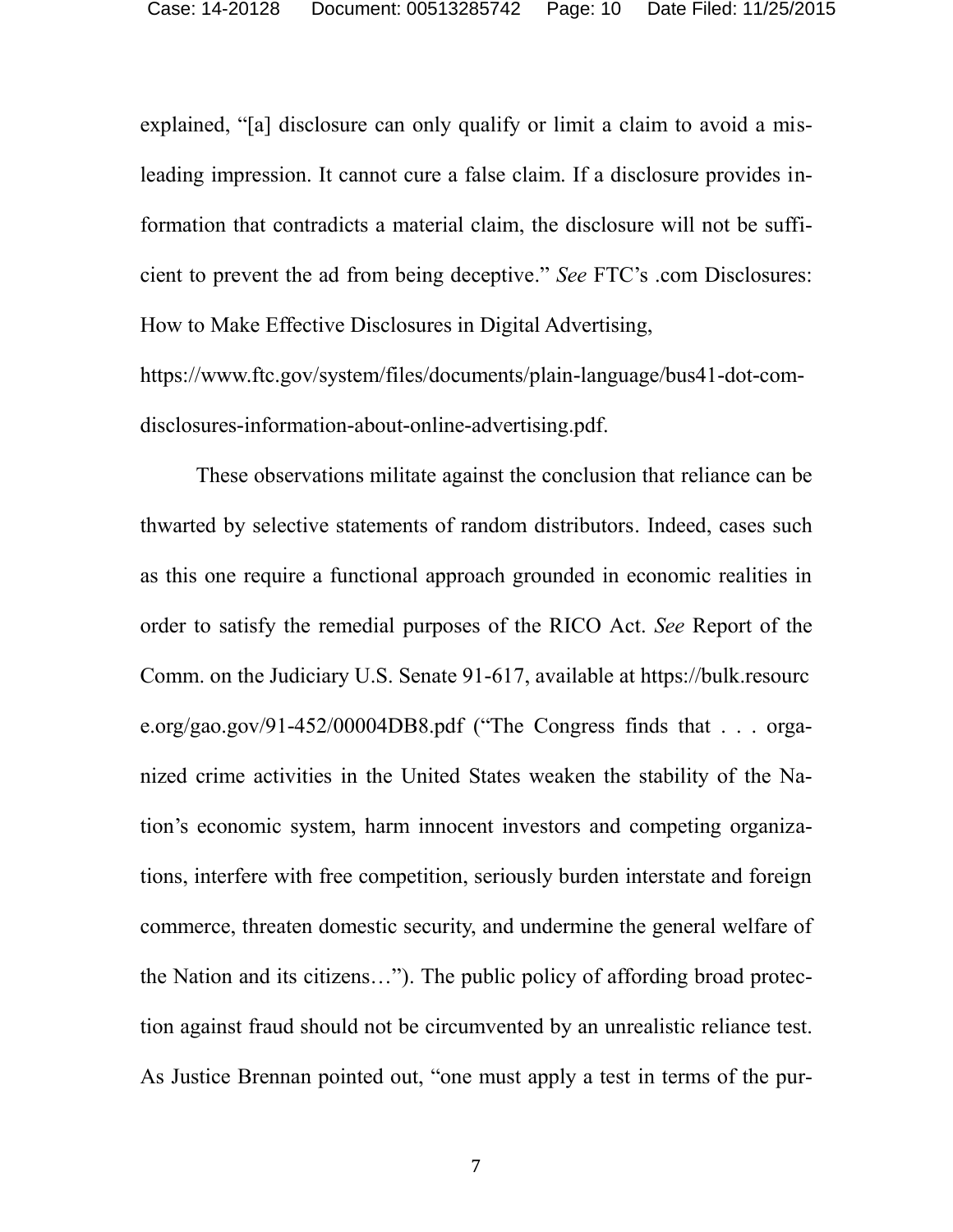poses of the Federal Acts." *Sec. Exch. Comm. v. Variable Annuity Life Ins.*

*Co. of Am*., 359 U.S. 65, 80 (1959).

#### <span id="page-10-0"></span>**CONCLUSION**

For the foregoing reasons, TINA.org respectfully urges this Court to

hear this case *en banc* and reconsider the judgment of the panel.

DATED: November 25, 2015.

Respectfully submitted,

/s/ *Robert B. Gilbreath* Robert B. Gilbreath State Bar No. 07904620 HAWKINS PARNELL THACKSTON & YOUNG LLP 4514 Cole Avenue, Suite 500 Dallas, Texas 75205 Telephone: (214) 780-5114 Facsimile: (214) 780-5200

LAURA SMITH State Bar No. 428508 CT TRUTH IN ADVERTISING.ORG P.O. Box 927 Madison, Connecticut 06443 Telephone: (203) 421-6210 Facsimile: (203) 421-6211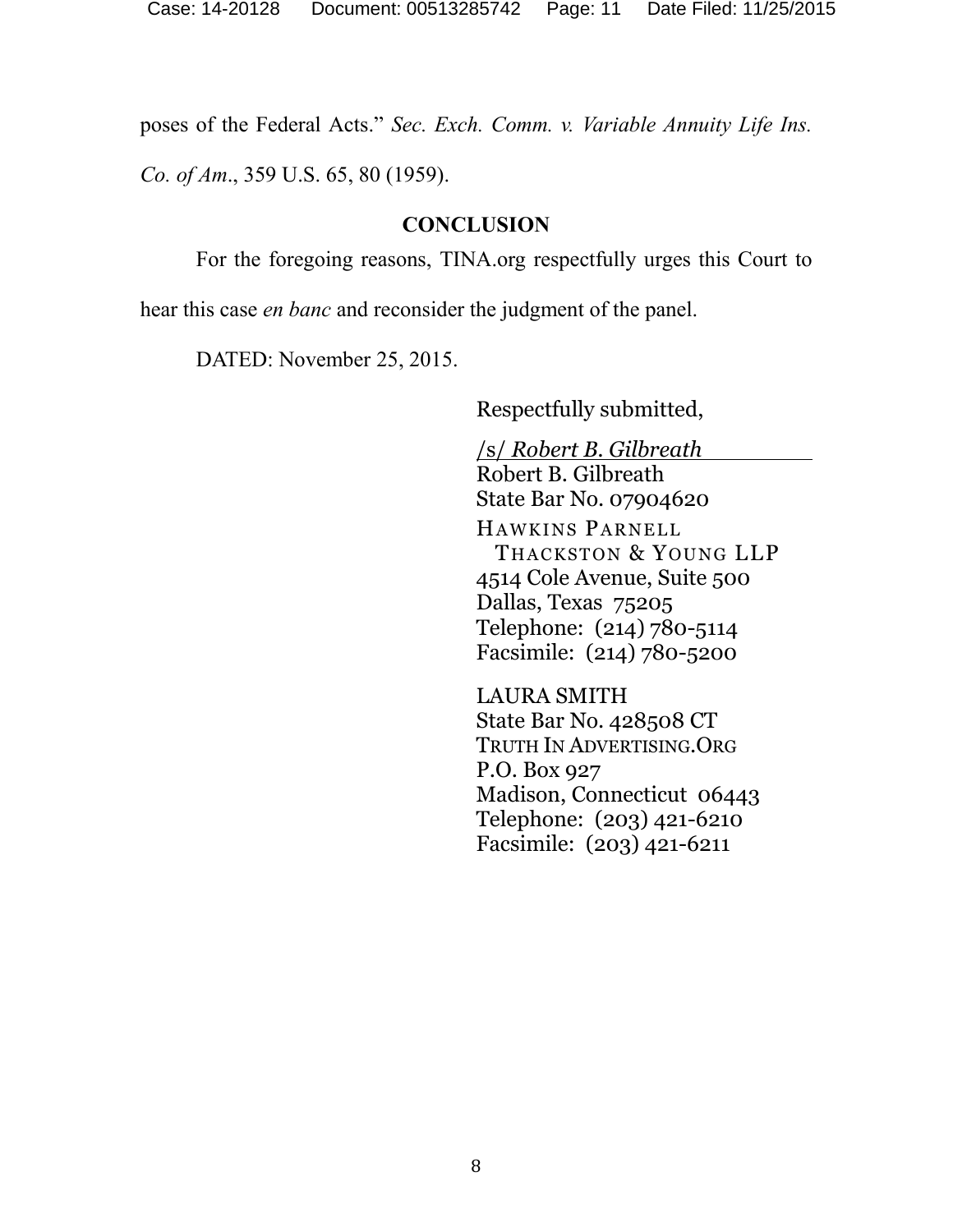#### **CERTIFICATE OF COMPLIANCE**

1. This brief complies with the type-volume limitations of Fed. R. App. P. 29(d) because it is no longer than one-half the maximum length of a party's petition for rehearing.

2. This brief complies with the typeface requirements of Fed. R. App. P.  $32(a)(5)$  and the type style requirements of Fed. R. App. P.  $32(a)(6)$ because it has been prepared in proportionally spaced typeface using Word 2007 in 14 point Times New Roman font.

> /*s*/ *Robert B. Gilbreath* Robert B. Gilbreath

## **CERTIFICATE OF SERVICE**

A copy of this Petition was sent on this 25th day of November 2015 to the following counsel via e-mail and the Court's electronic filing system.

#### **Counsel for Plaintiffs-Appellees**

Thomas C. Goldstein Eric F. Citron Goldstein & Russell, P.C. 5225 Wisconsin Avenue, NW Suite 404 Washington, DC 20015 [tgoldstein@goldsteinrussell.com](mailto:tgoldstein@goldsteinrussell.com) [ecitron@goldsteinrussell.com](mailto:ecitron@goldsteinrussell.com)

Matthew J.M. Prebeg Brent T. Caldwell Prebeg, Faucett & Abbott PLLC 8441 Gulf Freeway, Suite 307 Houston, TX 77017 [mprebeg@pfalawfirm.com](mailto:mprebeg@pfalawfirm.com) [bcaldwell@pfalawfirm.com](mailto:bcaldwell@pfalawfirm.com)

Jeffrey W. Burnett Jeffrey W. Burnett PLLC 12226 Walraven